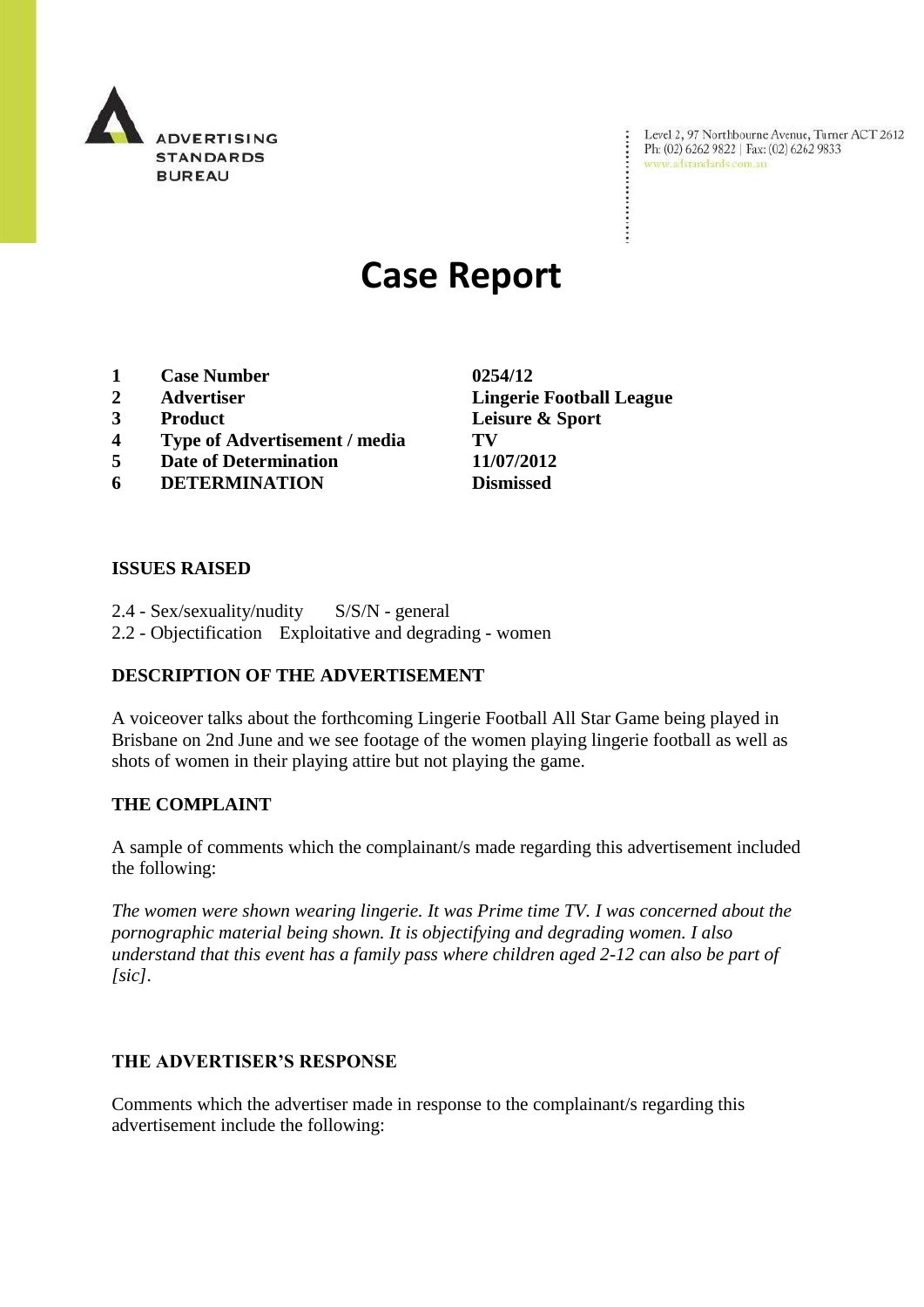*The complaint states that women were shown wearing lingerie and the complainant was concerned about pornographic material being shown and that it was objectifying and degrading to women.*

*The advertisement was promoting the Lingerie Football League All Star Game that was held at the Brisbane Entertainment Centre on Saturday June 2.*

*The vision shown is athletes wearing 2 piece sportswear including boy cut briefs (similar to those worn by Beach Volleyball players or track and field athletes) as worn in all Lingerie Football League Games around the world – playing and promoting the game.*

*The TVC was classified as PG and adhered to the following advertising codes guidelines: PG – Parental Guidance "P"*

*Definition: Parental Guidance Recommended*

*May be broadcast during the following hours, except during P and C programs or adjacent to P or C periods: Weekdays 8.30am – 4.00pm Weekdays 7.00pm – 6.00am Weekends 10.00am – 6.00am Exercise care when placing in cartoon and other child-appeal programs. Digital Multi Channels In addition, may be broadcast during the following hours: Weekdays 6.00am – 8.30am*

*Weekdays 4.00pm – 7.00pm*

*Weekends 6.00am – 10.00am*

## **THE DETERMINATION**

The Advertising Standards Board ("Board") considered whether this advertisement breaches Section 2 of the Advertiser Code of Ethics (the "Code").

The Board noted the complainants' concerns that women in the advertisement were wearing lingerie and the advertisement was objectifying and degrading women.

The Board viewed the advertisement and noted the advertiser's response.

The Board considered whether the advertisement was in breach of Section 2.2 of the Code. Section 2.2 of the Code states: "Advertising or marketing communications should not employ sexual appeal in a manner which is exploitative and degrading of any individual or group of people."

The Board noted the complainant's concerns that women are portrayed in the advertisement in a manner which is objectifying and degrading. The Board noted that the advertisement is promoting a Lingerie Football League game. The Board noted that the athletes in the advertisement were shown in game situations as well as in other poses and are wearing the attire worn during Lingerie Football League games. The Board noted that the women appearing in advertisement all appear confident and considered that most members of the community would consider the portrayal of women in this manner to not be disrespectful. The Board considered that whilst sexual appeal is used in the advertisement it is used in a